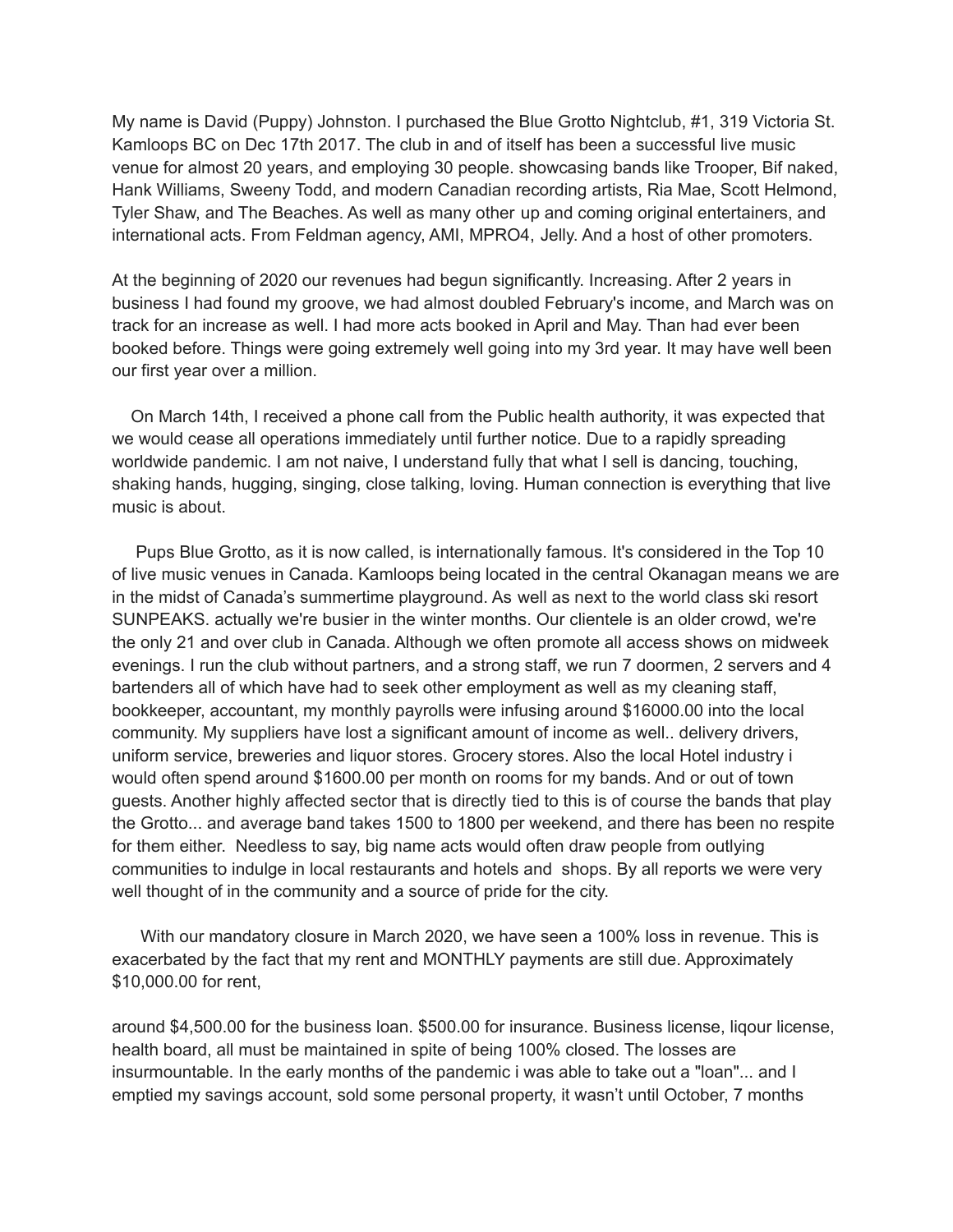later that the federal govt changed its CECRA program to make it accessible to renters.. not owners. My landlords would not use it.. so i spent 7 months paying the rent out of my own pocket.. with borrowed money.. the CECRA program now pays 90% of my rent.. but I am 100% shut down.. so it's just short enough to create stress every 30 days.. TO DATE, NO Provincial funding has been given. After 8 weeks of an exhaustive process of applications on top of more applications and 4 different levels of approval a "final'' decision was apparently made to allow me \$30000.00 I have not seen that as of April 7th the day of this letter.. just one week shy of 13 months in a highly affected sector! I know for a fact there is still 270 million of the 300 million allotted still available after a year..

Personally, I feel that I have made a massive impact in the fight against COVID19, I have not only remained fully closed, but I have advocated on social media on behalf of the Grotto, to support Dr. Henry, and the closures and the vaccines. I've argued the benefits of circuit breaker shut downs, to the point I have lost friends and employees who are convinced that this is "all a scam." In my opinion I have gone ABOVE AND BEYOND. I have sacrificed my business, my family has made sacrifices as well, giving up music and dance lessons and activities. To save money. I'm at the point now where, both federal and provincial responses have been too little, too late, or in the case of provincial not at all.

My hope for this impact statement is that somebody that up until now hasn't realized what "HIGHLY AFFECTED SECTOR" means. I'm heading into May with not enough money to make rent and payments. My 14th month of closure could be my last. You see.. it's not just about losing the revenue.. its about the COST of what you had to make that revenue.. it's not like i can just sell my tools. I have contracts to maintain at risk of being sued. Well thanks for hearing this. Let's hope this ends soon, and never happens again.

David Pup Johnston Pups Blue Grotto

April 7th letter to Premier:

## Dear Mr. Horgan,

I hope you're doing well during these trying times? I'm struggling myself. Recently I spent 7 weeks applying for the small/medium business grant. A very time-consuming labour prohibitive process! Which now, through the efforts of myself and 4 other govt employees, including a government appointed accountant who received \$2000.00 to verify that the other 3 government appointed "adjudicators??" work was apparently done correctly... and let's face it, I was the one that filled out the application and provided the financials and wrote the "NEW" business plan. Etc etc..they.. just judged it... 4 times over..

Now I've received a letter 2 weeks ago saying yes! I've been approved for the funding.. plus the highly affected sector bonus!. 30K.. which has not yet been deposited.. thank you for this.